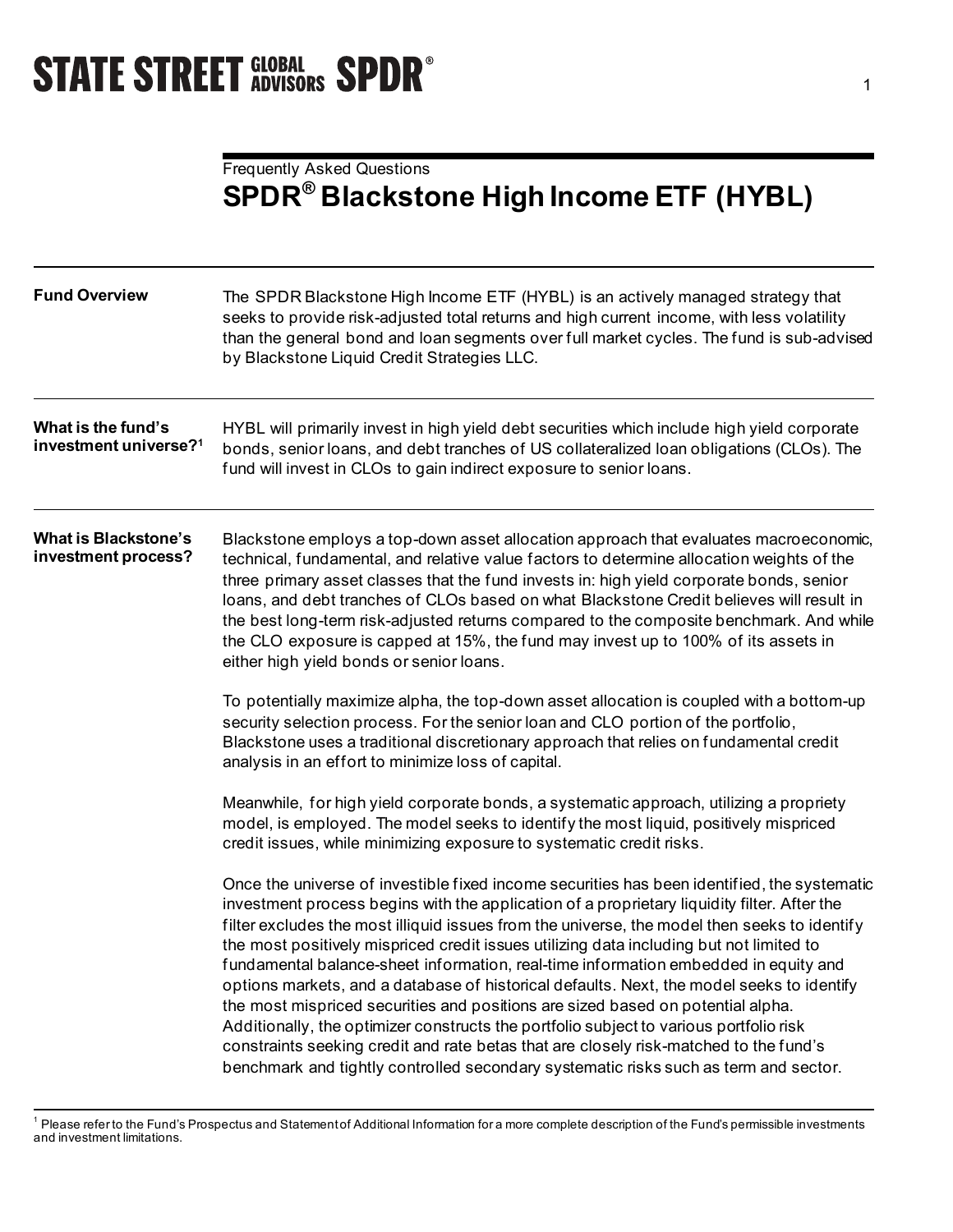# **STATE STREET GLOBAL SPDR<sup>®</sup>**

| Are there additional<br>details to the portfolio<br>exposure?      | The fund may invest up to 100% of net assets in either high yield corporate bonds or<br>senior loans, and caps investments in CLOs at 15% of net assets (measured at the time<br>of investment). HYBL may also invest in US Treasuries and notes, derivatives, and<br>exchange traded products.                                                                                                                                                                                                                                                                                                                                                                                                                            |  |  |
|--------------------------------------------------------------------|----------------------------------------------------------------------------------------------------------------------------------------------------------------------------------------------------------------------------------------------------------------------------------------------------------------------------------------------------------------------------------------------------------------------------------------------------------------------------------------------------------------------------------------------------------------------------------------------------------------------------------------------------------------------------------------------------------------------------|--|--|
| Where does HYBL fit in<br>a diversified fixed<br>income portfolio? | Core bonds continue to yield less than the rate of expected inflation over the next five<br>years (1.74% versus 2.81%), creating challenges in generating real income from<br>traditional bond exposures in the current market. <sup>2</sup>                                                                                                                                                                                                                                                                                                                                                                                                                                                                               |  |  |
|                                                                    | Both high yield bonds and senior loans, however, are two sectors with elevated nominal<br>$(4.2\%$ and 3.8%) and positive real yields $(1.31\%$ and 0.97%), 3 after subtracting out the<br>expected inflation rate over the next five years as a proxy for the impacts of the current<br>inflationary regime.                                                                                                                                                                                                                                                                                                                                                                                                              |  |  |
|                                                                    | When pursuing higher levels of income generation and positive real yields, actively<br>managed credit portfolios that target higher levels of income, while also seeking to<br>mitigate issuer specific credit risks through bottom-up security selection, may have a<br>greater role to play in investors' portfolios.                                                                                                                                                                                                                                                                                                                                                                                                    |  |  |
| <b>Why was Blackstone</b><br>chosen to manage<br>HYBL?             | In 2013, State Street Global Advisors partnered with Blackstone to launch the SPDR<br>Blackstone Senior Loan ETF (SRLN), bringing Blackstone's deep sector knowledge and<br>extensive credits skills to the ETF marketplace. Blackstone's capabilities have since<br>expanded to include innovative fundamental based, systematic approaches that seek to<br>exploit potential inefficiencies in corporate credit markets. The firm has been managing<br>strategies similar to HYBL for seven years across \$9B in AUM. <sup>4</sup>                                                                                                                                                                                       |  |  |
|                                                                    | With \$243 billion in assets under management <sup>5</sup> , Blackstone Credit offers deep size and<br>scale within the global corporate credit market. Their liquid credit team has 95 members<br>with average experience of 15 years and a 23-year track record investing in the credit<br>markets. <sup>6</sup> Following the acquisition of DCI in 2020, Blackstone Credit completed its<br>integration of the rebranded systematic strategies team which employs a proprietary<br>model driven approach to fundamental credit investing. The team seeks to generate<br>sustainable, repeatable and uncorrelated alpha across global investment grade, high yield<br>and emerging market corporate bonds. <sup>7</sup> |  |  |

<span id="page-1-0"></span> $^2$  Bloomberg Finance, L.P., as of December 31, 2021. The Bloomberg US Aggregate Bond Index yield to worst is 1.74%. The US 5-Year Breakeven Rate is 2.81%.

<span id="page-1-1"></span> $^{\rm 3}$  Bloomberg Finance, L.P., as of December 31, 2021 based on SPDR Americas Research Calculations. Past performance is not an indicator of future performance. High Yield: ICE BofA US High Yield Index, Senior Loans: S&P/LSTA US Leveraged Loan Index. The US 5-Year Breakeven Rate is 2.81%.  $\frac{1}{4}$  Blackstone Credit, as of December 31, 2021.

<span id="page-1-3"></span><span id="page-1-2"></span><sup>5</sup> Blackstone Credit, as of December 31, 2021.

<span id="page-1-4"></span><sup>&</sup>lt;sup>6</sup> Blackstone Credit, as of December 31, 2021.

<span id="page-1-5"></span><sup>7</sup> Blackstone Credit, as of December 31, 2021.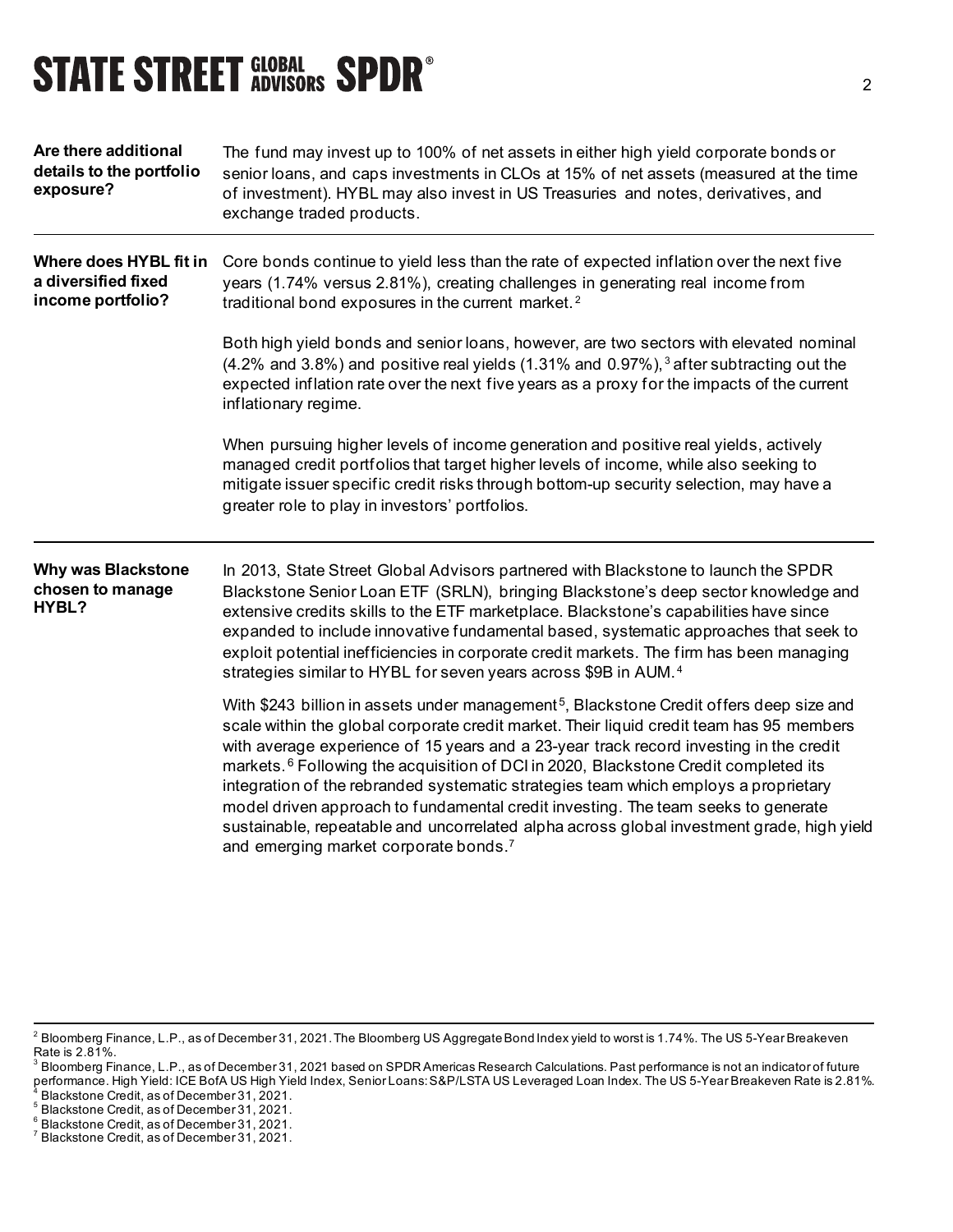# **STATE STREET GLOBAL SPDR®**

| What are the<br>differences between<br><b>SRLN and HYBL?</b> | SRLN is actively managed by Blackstone Credit and seeks to provide current income<br>consistent with the preservation of capital by normally investing at least 80% of its net<br>assets in senior loans. SRLN incepted in April 2013 and is the largest US-loan ETF with<br>over \$9B in AUM. <sup>8</sup>                                                                            |  |
|--------------------------------------------------------------|----------------------------------------------------------------------------------------------------------------------------------------------------------------------------------------------------------------------------------------------------------------------------------------------------------------------------------------------------------------------------------------|--|
|                                                              | HYBL is actively managed by Blackstone Credit and seeks to provide risk-adjusted total<br>returns and high current income across senior loans, US high yield bonds and CLO debt<br>securities. The dynamic allocation across this broader debt universe can offer potentially<br>higher yield with less volatility than the general bond and loan segments over full market<br>cycles. |  |
| Who are the portfolio<br>managers for HYBL?                  | The professionals primarily responsible for the day-to-day management of the fund are<br>Daniel T. McMullen, Adam Dwinells, Dan Smith, Bonnie Brookshaw, Gordon McKemie<br>and Paul Harrison.                                                                                                                                                                                          |  |
|                                                              | Daniel T. McMullen is a Senior Managing Director of the Sub-Adviser and a co-Portfolio<br>Manager of the Fund. He joined the Sub-Adviser in 2002.                                                                                                                                                                                                                                      |  |
|                                                              | Adam Dwinells is a Managing Director of the Sub-Adviser and a co-Portfolio Manager of<br>the Fund. He joined the Sub-Adviser upon Blackstone's acquisition of DCI, LLC, a<br>quantitative credit investing firm, in 2020.                                                                                                                                                              |  |
|                                                              | Dan Smith is a Senior Managing Director of the Sub-Adviser and a co-Portfolio Manager<br>of the Fund. He joined the Sub-Adviser in 1997.                                                                                                                                                                                                                                               |  |
|                                                              | Bonnie Brookshaw is a Managing Director of the Sub-Adviser and a co-Portfolio Manager<br>of the Fund. She joined the Sub-Adviser in 2001.                                                                                                                                                                                                                                              |  |
|                                                              | Gordon McKemie is a Managing Director of the Sub-Adviser and a co-Portfolio Manager<br>of the Fund. He joined the Sub-Adviser in 2011.                                                                                                                                                                                                                                                 |  |
|                                                              | Paul Harrison is a Managing Director of the Sub-Adviser and a co-Portfolio Manager of<br>the Fund. He joined Blackstone Liquid Credit Strategies upon Blackstone's acquisition of<br>DCI, LLC, a quantitative credit investing firm, in 2020.                                                                                                                                          |  |

<span id="page-2-0"></span><sup>8</sup> Morningstar, as of December 31, 2021.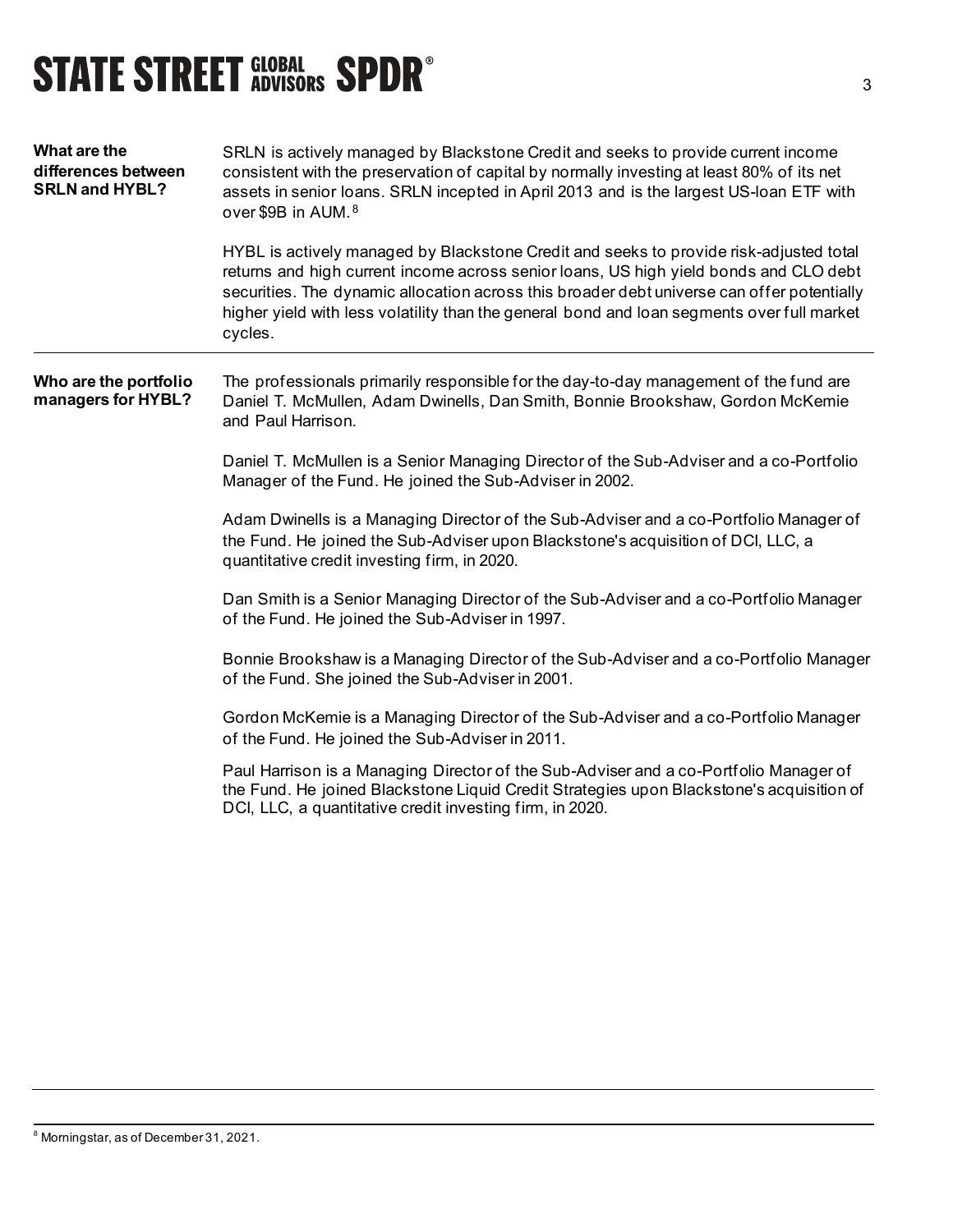## **How does HYBL fit in SPDR lineup?**

**the active fixed income** array of ETFs with exposure to various security types across the credit, maturity, geography, HYBL expands the SPDR active fixed income ETF lineup to 10 funds, offering investors an and strategy spectrum.

| <b>Ticker</b>                                         | Name                                                        | <b>Exposure</b>                      | <b>Net</b><br><b>Expense</b><br>Ratio (%) | <b>Inception Date</b> |  |
|-------------------------------------------------------|-------------------------------------------------------------|--------------------------------------|-------------------------------------------|-----------------------|--|
| <b>HYBL</b>                                           | SPDR Blackstone High Income ETF                             | High Yield, Senior<br>Loans and CLOs | 0.70%                                     | 2/17/2022             |  |
| <b>SRLN</b>                                           | SPDR Blackstone Senior Loan ETF                             | Senior Loans                         | 0.70%                                     | 4/3/2013              |  |
| OBND                                                  | SPDR Loomis Sayles Opportunistic<br><b>Bond ETF</b>         | Opportunistic<br>Multi-Asset Credit  | 0.55%                                     | 9/28/2021             |  |
| <b>TOTL</b>                                           | <b>SPDR DoubleLine Total Return</b><br>Tactical ETF         | Core                                 | 0.55%                                     | 2/23/2015             |  |
| <b>STOT</b>                                           | SPDR DoubleLine Short Duration<br>Total Return Tactical ETF | Short-Term                           | 0.45%                                     | 4/13/2016             |  |
| <b>EMTL</b>                                           | SPDR DoubleLine Emerging Markets<br><b>Fixed Income ETF</b> | <b>Emerging Markets</b>              | 0.65%                                     | 4/13/2016             |  |
| <b>MBND</b>                                           | SPDR Nuveen Municipal Bond ETF                              | <b>Municipal Bonds</b>               | 0.40%                                     | 2/3/2021              |  |
| <b>ULST</b>                                           | SPDR SSGA Ultra Short Term Bond<br>ETF                      | Ultra-Short-Term                     | 0.20%                                     | 10/9/2013             |  |
| <b>INKM</b>                                           | SPDR SSGA Income Allocation ETF                             | Multi-Asset<br>Income                | 0.50%                                     | 4/25/2012             |  |
| <b>FISR</b>                                           | SPDR SSGA Fixed Income Sector<br><b>Rotation ETF</b>        | Quantitative Multi-<br>Sector        | 0.50%                                     | 4/2/2019              |  |
| Source: State Street Clabel Advisore as of 02/17/2022 |                                                             |                                      |                                           |                       |  |

Source: State Street Global Advisors, as of 02/17/2022.

#### **A Leader in Fixed Income Investing**

**Contact us at 866-787- 2257 or [Fund\\_Inquiry@ssga.com](mailto:fund_inquiry@ssga.com)**

### **The Scale to Specialize:**

- State Street Global Advisors' global scale enables our portfolio managers, traders and investment strategists to be sector specialists and based in their geographic markets
- Our dedicated capital markets teams provide 24-hour coverage across global markets, offering enhanced liquidity and cost-efficient trading strategies
- Entrusted with \$621 billion in fixed income assets, managing 30+ currencies across 40 different countries\*

### **Proven Track Record:**

- 26 years of bond investing
- Manage more than 100 fixed income strategies, providing choice for investors
- More than 100 fixed income professionals dedicated to conducting research, managing risks and costs, and supporting our clients

### **Innovative Solutions for Bond Investors:**

- Comprehensive range of cost-effective ETFs
- Leveraging strategic partnerships to complement beta range, enabling investors to enhance their portfolios

\* Source: State Street Global Advisors, as of December 31, 2021